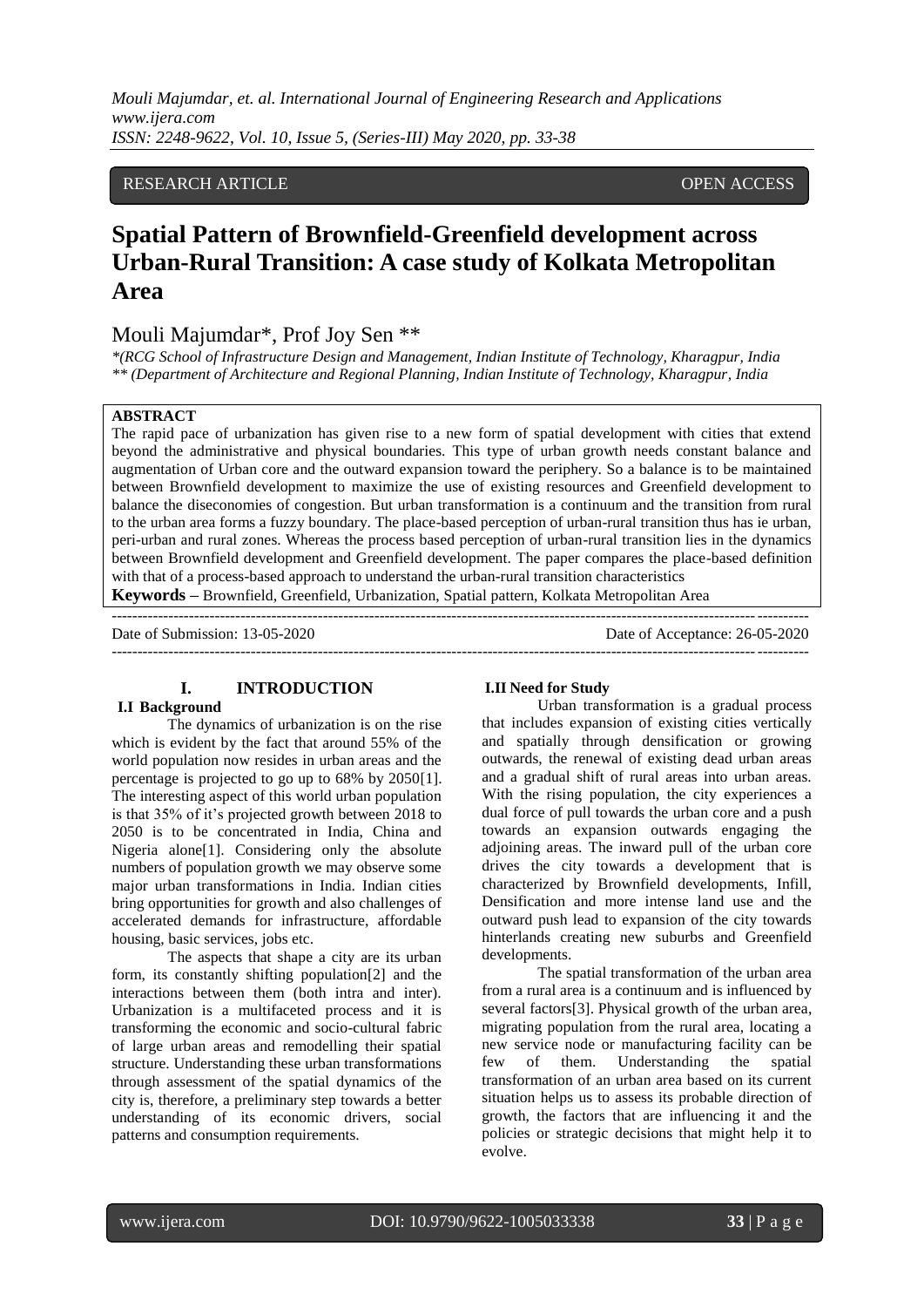To sum up, the growth of the urban areas cannot be stopped, but the nature of this growth always remains the question as in how much of the growth will go to infill development (both inner-city & suburban context) or Brownfield and how much will go to new Greenfield development (the new suburbs)[4]. The objective therefore of this paper is to study this fuzzy transition across the urban area, peri-urban area and rural area in the form of the Brownfield –Greenfield dynamics.

## **II. LITERATURE REVIEW**

II.I Brownfield and Greenfield Development

Urbanisation scenario in India can be summed up under broad themes:

 Issues of urban agglomeration versus congestion within a metropolis:

Cities display very strongly the agglomeration of economies, as firms, skilled labour, institutions and other facilities locate themselves in close proximities. Subsequently, it also forms congestion diseconomies under the absence of resilient urban infrastructure, which may result in the form of deterioration in civil services, traffic congestion, pollution, etc. Under this circumstance, the urban cores might degrade drastically, so the challenge is to augment the advantages of agglomeration of economies and minimizing the congestion diseconomies. So there is a need for constant adaptation and augmentation in the form of Brownfield and Greenfield development.

 The synergy of metropolitan outgrowth with rural development

62% of the total GDP of India was contributed by cities and towns in the year 2009-2010. 2/3 rd of the economic output is contributed by the Indian cities though it houses a minor part of the country"s population[5]. Firstly as the urban economy is expanding very rapidly, it affects rapidly increasing the rural-urban migration in search of jobs and better services creating a huge pressure on the existing urban area. Secondly, urban areas are expanding into rural hinterlands and many urban pockets are becoming dilapidated unable to adapt to the changing dynamics. So the urban development should be in synergy with rural development and provision of an optimal level of services is necessary.

An inclusive approach in this context is the need of the hour to minimise the rural-urban disparity.

Disparities in small cities and towns:

42.3% of the urban population is concentrated in 50 cities with a population of more than 1 million. So India"s urban growth has largely concentrated in big cities. Hence up-gradation at different is required to prepare to realise the potential challenges and capacities of smaller towns adjoin the larger cities so the growth is inclusive.

Hence both Brownfield development and Greenfield development forms an inevitable tool to<br>accommodate the growing population and population urbanization pressures. If used as separate measures both have limitations and will not be able to cope with the rapid urbanisation phenomenon. Maximum utilization of urban core in the form of Brownfield development and augmenting it with much needed Greenfield development would help to benefit from the relative advantage and minimize the risks of both the approaches[6].

In favour of sustainable development, one may advocate brownfield development as it minimizes the consumption of land and eases pressure on the fringe area. It has been estimated that every hectare of land developed in a Brownfield project may save up to 4.5 hectares of Greenfield land in an outlying area from development. Brownfield development with closely-knit neighbourhood makes the best use of existing infrastructure and reduces sprawl. Whereas Greenfield development needs to spend on new infrastructure set up but it provides more space for expansion, less congestion and a pleasant environment. Greenfield development may be attractive to housing, retail developers or for locating light industries or amusement parks as it is easier to built-in terms of available space. Some Brownfield may have issues of contamination which might add to the expenses which do not occur in case of a Greenfield development[6][7]. The term Brownfield came to use around the 1960s in the UK where it was used to describe land so damaged by previous industrial or other development that it is incapable of beneficial use without treatment[8].

By the 1990s Brownfield in the UK meant any previously developed land, whether contaminated or not which may also be vacant, derelict or contaminated.

Around the 1980s the term Brownfield came to be used in Scotland, Canada and the USA. One of the major difference in perception of Brownfield in the USA is the fact that it is usually associated with known or suspected contamination from pollutant or hazardous material, hence not reusable unless properly treated. Summarizing all the categories of land that are included as the Brownfield in the different terminology or models.

- Previously developed land
- Lands that are being used currently due to actual or suspected contamination.
- A contaminated land that is currently being used wholly is not to be included as Brownfield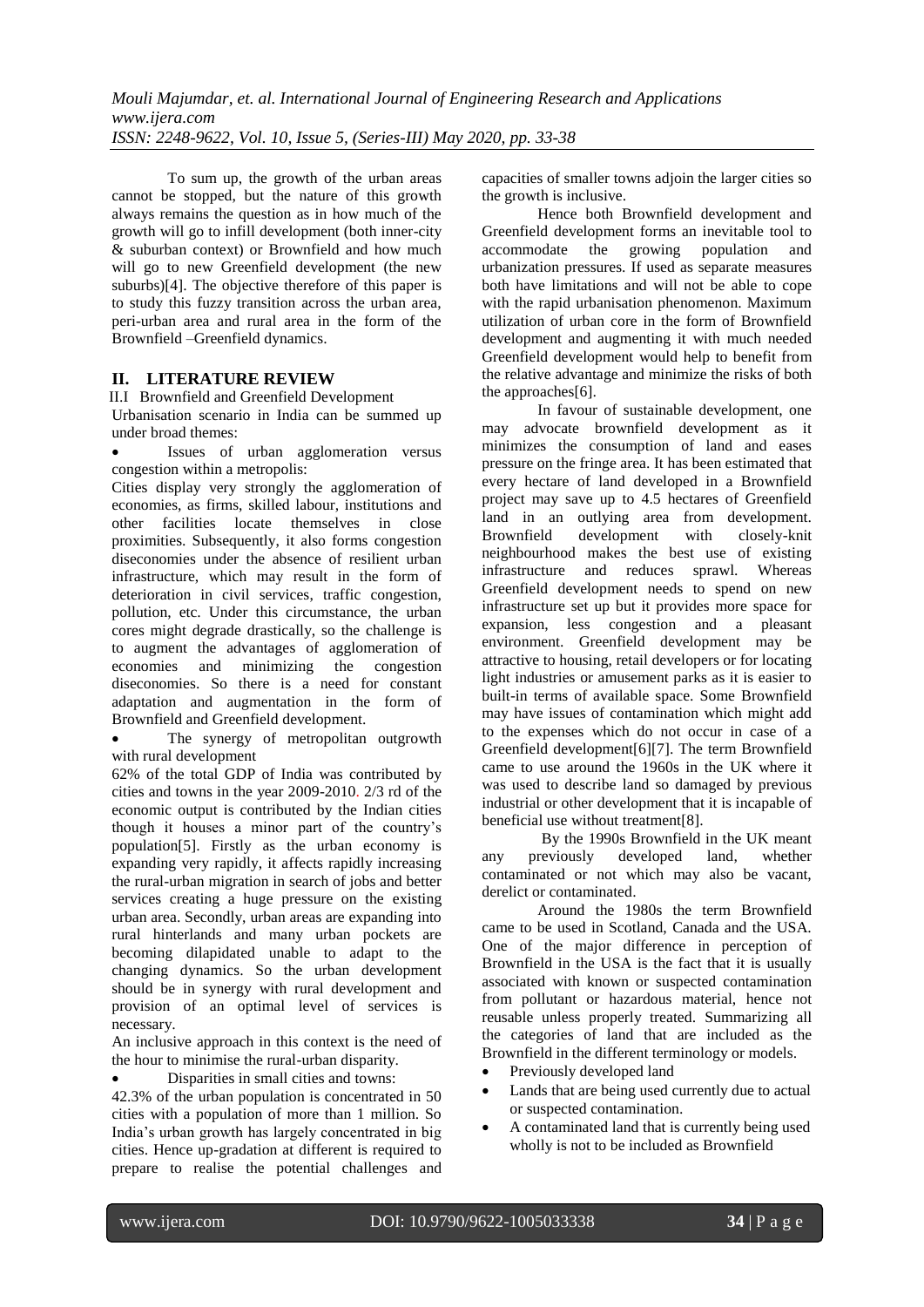- Brownfield land can exist in both urban and rural setup and may also be located within a Green-belt.
- Some Brownfield site or a part of such site may be vacant land, derelict land or contaminated land.

It may be noted that the definitions of Brownfield can reflect the approaches utilised by different countries. Countries with low population densities consider Brownfield land as contaminated land, particularly land affected by previous industrial activities. Countries with high population densities, like developing countries definitions of Brownfield cover different spectra. Initially, it only included previously developed but now it also includes vacant land and currently used land with further development potential.

In most of the countries, the term Greenfield as a semantic counterpart of Brownfield. A Greenfield is defined as any parcel of land not previously developed, ie never previously built on or despoiled by mineral extraction or waste disposal. Some characteristics of a Greenfield site include[7]:

- rural or extremely low-density lands;
- significant natural, cultural, or agricultural resources;
- Locations outside recognized urban limits.

Urban sprawl and Greenfield development both occur at the fringes but unlike the former Greenfield development includes proper urban planning.

The success of creating Greenfield without sprawl depends upon how the developments are in symbiotic and contiguous with each other making it greater than the sum of its parts.

Three conditions are prerequisites for a Greenfield development minus the sprawl[7]:

 **Green Infrastructure**: Where should we build and, more importantly, where should we not build? Green infrastructure guiding the "hard infrastructure".

 **Mobility and Access:** For residents, traffic may be the worst thing about sprawl. An integrated, multimodal transportation network should reduce automobile dependence by as much as 25 percent."

 **Liveability and Lifestyle choices**: A third, more complex priority is providing a range of life and lifestyle choices a mix of housing types, sizes, and prices within regions and communities. Lifestyle options should include local or regional access to employment.

## **II.II Urban, peri-urban and rural**

The growth in urban areas can be attributed to three conditions: the natural increase, rural-urban migration and reclassification along with changes in municipal boundaries and outgrowths. It can be observed that natural increase in population in the urban area plays a dominant role in the growth of urban areas as compared to rural-urban migration. Another important observation is the fact that post-2000, a major proportion of the urbanization is attributed to changes in municipal boundaries, the inclusion of outgrowths and transition of rural areas to the urban areas. This aligns with the fact that most of the large metropolitan area has expanded spatially outward forming an urban agglomeration. These urban agglomerations comprise of the continuous urban area with its outgrowths. Along with the growth of the urban area, its interaction with the surrounding rural hinterland becomes a complex function of economic and social interdependency[9]. The interaction of urban area with its rural hinterland influences gradual change in land uses, livelihood pattern and a population density which leads to the rural to urban transition. Urban-rural transition is a continuum which occurs gradually. In between absolute demarcation of urban or rural lies the periurban or the rural-urban fringe.

| <b>TABLE 1: Percentage distribution of Urban Growth</b> |
|---------------------------------------------------------|
| components $[10]$                                       |

| <b>Components</b>       | <b>Percentage distribution</b> |               |               |                  |  |
|-------------------------|--------------------------------|---------------|---------------|------------------|--|
|                         | 1971-<br>1981                  | 1981-<br>1991 | 1991-<br>2001 | $2001 -$<br>2011 |  |
|                         |                                |               |               |                  |  |
| <b>Natural</b>          | 50                             | 62.3          | 57.6          | 43.8             |  |
| increase                |                                |               |               |                  |  |
| Rural-urban             | 18.6                           | 18.7          | 20.8          | 20.6             |  |
| migration               |                                |               |               |                  |  |
| <b>Reclassification</b> | 31.4                           | 19            | 21.5          | 35.6             |  |

The place-based perception of urban-rural transition thus has ie urban, peri-urban and rural zones. Whereas the process based perception of urban-rural transition lies in the dynamics between Brownfield development and Greenfield development. The paper compares the place-based definition with that of a process-based approach to understand the urban-rural transition characteristics

## **III. METHODOLOGY**

Urbanization is not limited to incremental growth of existing metropolis or addition of newly planned cities but also coalescing of settlements around various nodes and corridors of new opportunities. This has led to the formation of urban agglomerations and megacities. A megacity has a minimum of 10 million population and it's spread is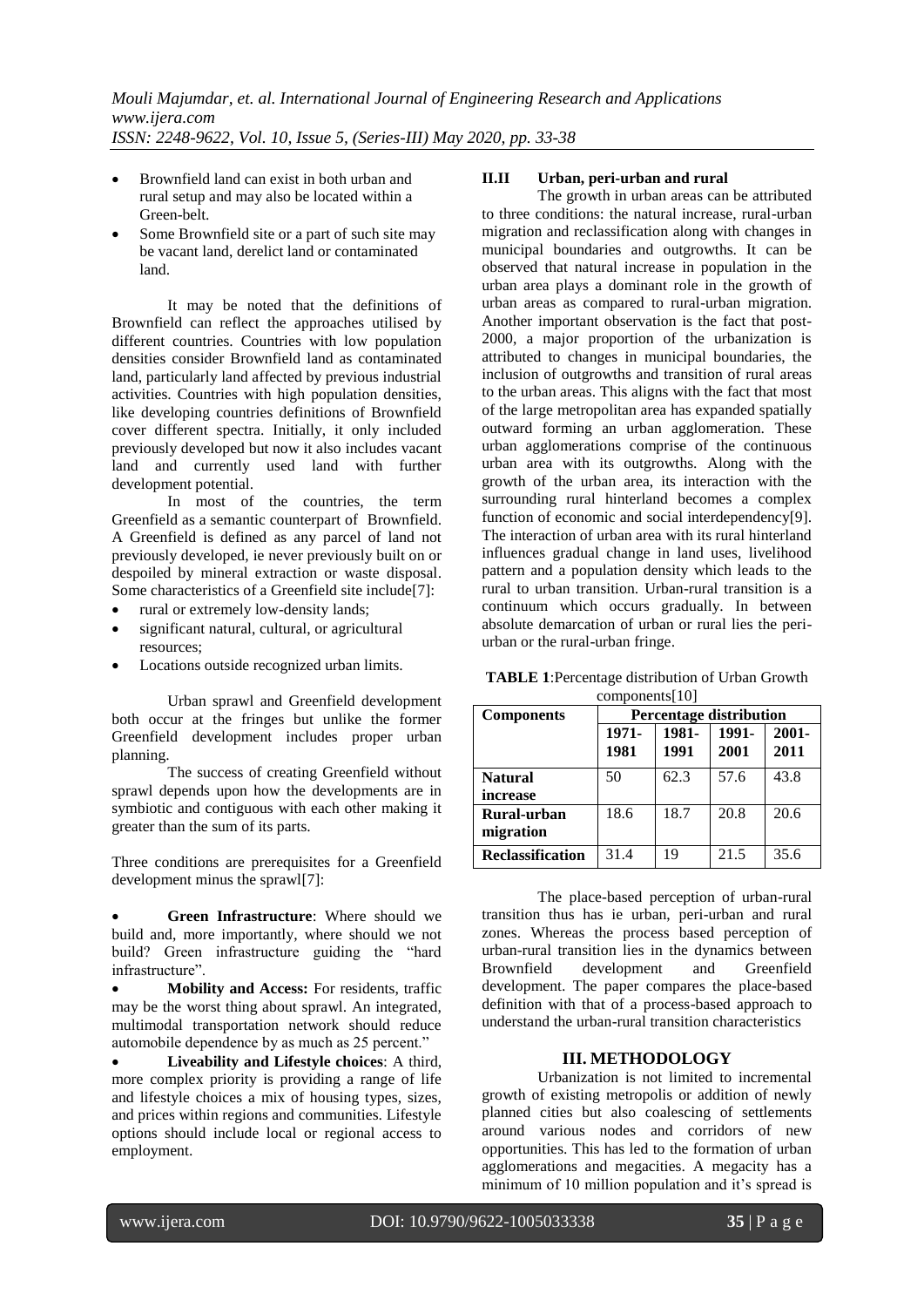beyond the defined administrative limits. The area selected for the study is Kolkata Metropolitan Area (KMA) that is amongst the five megacities in India along with Mumbai, New Delhi, Chennai and<br>Bangalore<sup>[11]</sup>. KMA with three Municipal KMA with three Municipal<br>(including Kolkata Municipal Corporations Corporation), thirty-nine Municipalities and twentyfour Panchayat Samitis and extending over 1886.67 sq. Km is the largest urban agglomeration of eastern India. [12]Kolkata has significant importance in the development of eastern and the north-eastern part of India as there is no other major urban centre within 100 km unlike other parts of the country. From table 2 we can observe that the core of KMA has a sharp increase in growth rate in the decade 1991- 2001whereas the peripheral towns have a steady growth of around 2.7 per decade from the 1980s to 2001.

Post-2001 KMA experienced an overall negative growth rate especially the core city compared to the adjoining towns[13]. The socioeconomic development and internal structure of the metropolis are inter-related and KMA provides an interesting study opportunity.

**TABLE 2:** Growth rates of Core and Periphery of Kolkata Metropolitan Area[14]

| <b>Distribution</b>   | 1981- | 1991- | $2001 -$ |
|-----------------------|-------|-------|----------|
|                       | 1991  | 2001  | 2011     |
| Core(Kolkata and      | 0.94  | 10.03 | $-9.64$  |
| Howrah)               |       |       |          |
| <b>Periphery (All</b> | 2.69  | 2.74  | $-0.65$  |
| other towns)          |       |       |          |

The chosen study area is divided into three areas as (i) urban area (municipalities and municipal corporations), (ii) peri-urban area( Census Towns), and(iii) rural area. Census classifies an area as urban, based on two approaches[3]: an administrative one, in which statutory towns urban are declared urban and includes urban local bodies, municipalities, cantonment board.

The second approach considers demographic and economic criteria of(i) a minimum population of 5,000;( ii) At least 75 per cent of the male main working population engaged in non-agricultural pursuits; and (iii) density of population of at least 400 persons per sq. km[15] In the second approach rural area into classifies Census towns when the criteria are met. Census Towns are governed by rural local bodies or Gram Panchayats and not by any municipal bodies. So Census Town is a unit that has some characteristics of both urban and rural, rather it is in the transition from rural to urban, hence we consider them as the peri-urban area in this study[16] [17].



## **IV. RESULTS AND DISCUSSION**

As the underlying theme of the paper is to assess Brownfield-Greenfield dynamics across urban-rural transition the findings are discussed under the following subsections:

(a)Temporal assessment of the development of the urban fabric. (b) Approaches of the development authorities towards the metropolis (c) Brownfield-Greenfield development in Urban-Rural transition zones

IV.ITemporal assessment of the development of the urban fabric.

• **Pre 1920s**- Agro-based economy, industries limited to the core of Kolkata and Howrah and few centres along the bank of the river.

• **1920s-1951-** Colonial industrialization on the rise. Chain of riverside industrial centres with rural hinterland leading to urban-rural imbalance. Huge refugee influx from 1947 partition of India leading to stress on infrastructure and slum breeding.

• **1952-1990s-** The problem of core congestion, housing shortage, rising demand for infrastructure, rapid urbanization escalated due to rise in population. This problem was aggravated by the second influx of refugees in 70s from Bangladesh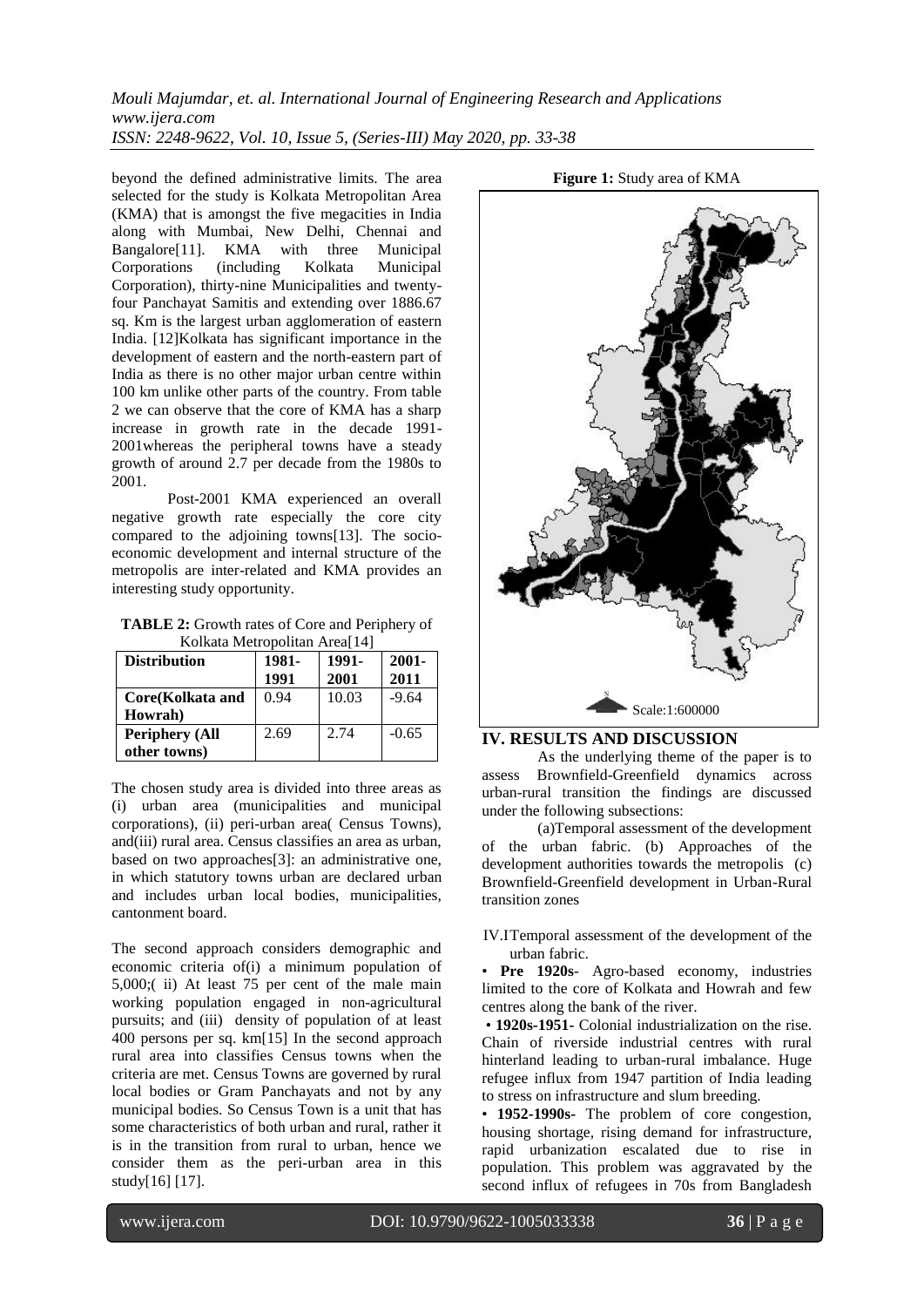partition. Satellite towns like Salt Lake and Rajarhat started to develop.

• **1990s-till date-** Revival attempts followed by trade liberalization. Housing initiative, industrial belts and added agricultural land in east bank sub-regions. Kolkata Metropolitan Area"s growth trend is primarily towards the east engulfing the wetlands. Though previous attempts have been made to promote the growth toward the west with the townships of Durgapur and Asansol as important hubs for the secondary sector yet Brownfield transformation has a trend of shifting toward the east.

IV.II Approaches of the development authorities towards the metropolis

 Pre-1700s -The major attention of the civic bodies was to collect taxes.

As markets in Kolkata grew at a steady rate so did the revenue collected. Other economic activities started around the Tank Square area which remains a major area for economic activities to date. No attention or investments were made for public health and public services.

 The 1700s to 1800s - The commercial activities shaped the city. Funds were raised to construct roads, streets, tanks, health and sanitation.

 The 1800s to 1900s- Commercial and industrial activities rose which attracted more inhabitants and attempts of planned development were made.

 Post-independence- Huge refugee influx contributed to the service sector and other commercial –industrial activities. But the civic bodies failed to meet the basic needs of the residents. The 1970s to 1980s- Physical infrastructures failed to attract new industrial activities and administrative boundaries were increased for better public health service management. For the fringe area majority of the population depends on urban centre for their primary source of income. Trade and commerce facilities are confined to Kolkata city. On an average land dedicated to public and semi-public uses is comparatively less in Kolkata indicating inadequacies in areas of educational, health and other facilities. The facilities available are mostly confined to Kolkata, with the near absence of facilities in the rest of the KMA.

 To ease the high concentration of KMA different strategies are proposed by authorities throughout. In the **1960s it was** expansion, planning for the region as the hinterlands. In **1966s** Binodal, Kalyani-Bansberia as counter-magnets of Kolkata-Howrah metropolitan core was developed followed by Multi nodal strategy of the 1970s. In **2001**  "Polynucleated Multicentre Infrastructure "and outer ring road linking new centres. There is a probability that the KMA"s physical boundary will be pushed further eastward, absorbing non-KMA areas along the road[19].

IV.III Brownfield-Greenfield development in Urban-Rural transition zone

The initial step is to download Landsat mages for the year 1991, 2001, 2011, 2017 and extracting the study area which is Kolkata Metropolitan Area

Followed by geo-referencing it using the ground control points from the topographic maps of the survey of India.

The next part is to analyse the land cover, for which following steps are needed to be done (i) False Colour Composite is to be generated, to locate heterogeneous patches in the landscape (ii) selecting the training patches that correspond to the FCC (iii) these training polygon coordinates are to be loaded in pre-calibrated GPS (iv) collecting the type of land cover of the selected polygon from the field and supplementing it with information from Google Earth. Land use pattern was classified using pattern classifier; in this case, the Maximum Likelihood Classification was used.

The image is reclassified into Brownfield and Greenfield's developments based on proposed measurement as[20]:

 Greenfield Development: Built-up pixels existing in the land cover for time T2 but not T1 and on the urban green area of time T1. This reclassifies new development that formed on the rural, lowdensity lands

 Brownfield development: Built-up pixels existing in the land cover for time T2 and T1.



**Figure 2:** The percentage share of Brownfield-Greenfield development across KMA

The sharp growth of the urban fabric is observed from the 1990s for the KMA area due to